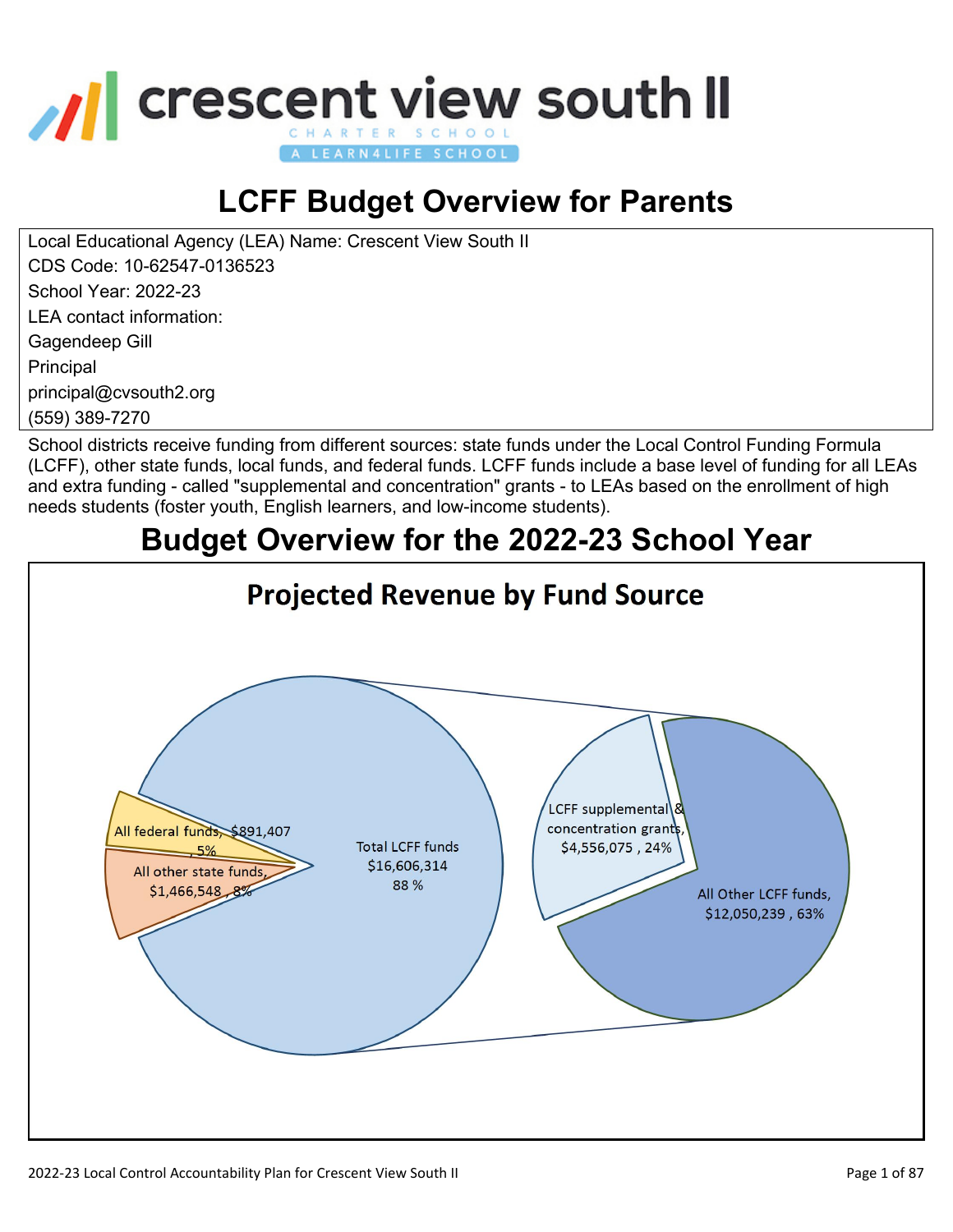#### This chart shows the total general purpose revenue Crescent View South II expects to receive in the coming year from all sources.

The text description for the above chart is as follows: The total revenue projected for Crescent View South II is \$18,964,269, of which \$16,606,314 is Local Control Funding Formula (LCFF), \$1,466,548 is other state funds, \$0 is local funds, and \$891,407 is federal funds. Of the \$16,606,314 in LCFF Funds, \$4,556,075 is generated based on the enrollment of high needs students (foster youth, English learner, and low-income students).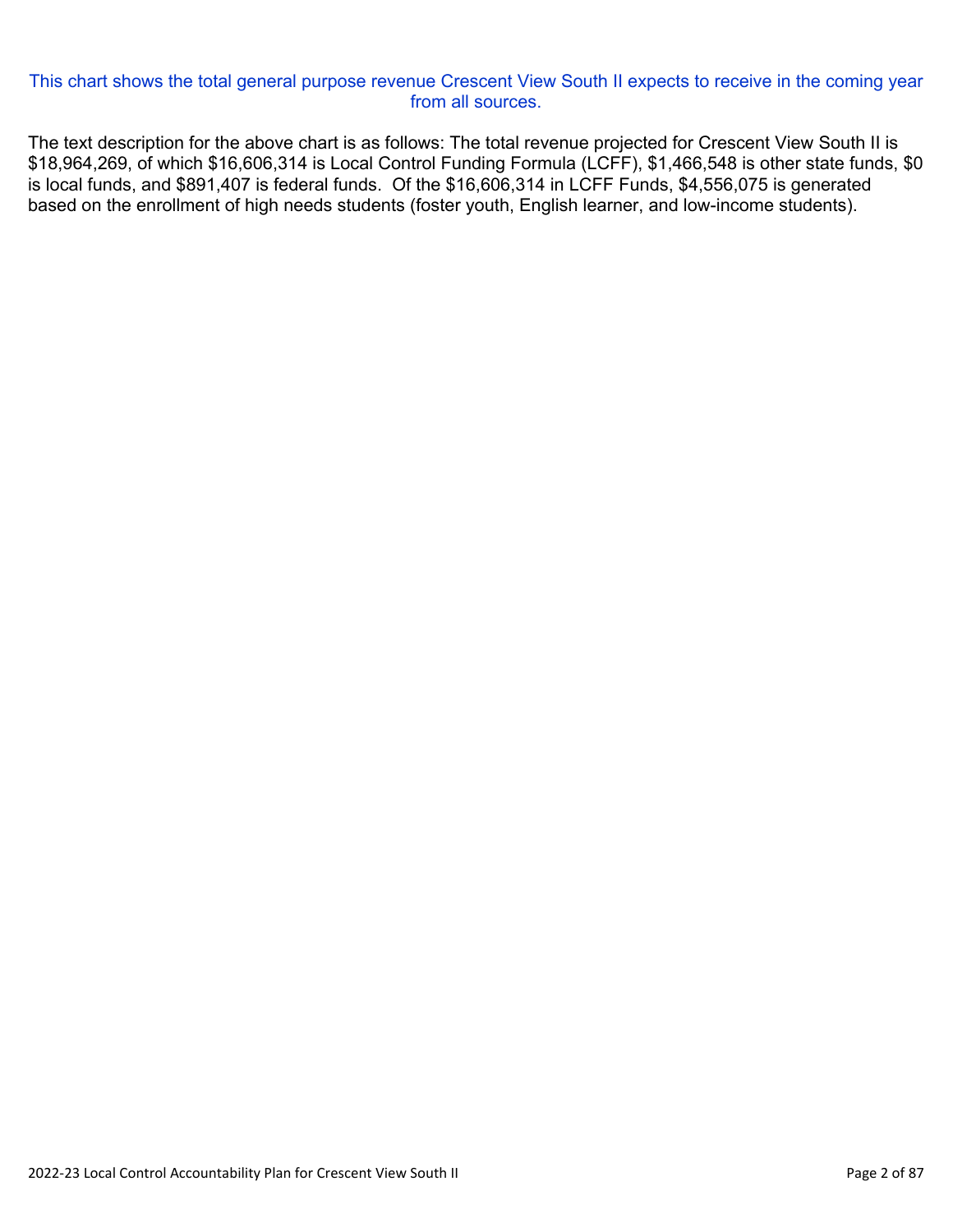#### **LCFF Budget Overview for Parents**

The LCFF gives school districts more flexibility in deciding how to use state funds. In exchange, school districts must work with parents, educators, students, and the community to develop a Local Control and Accountability Plan (LCAP) that shows how they will use these funds to serve students.



This chart provides a quick summary of how much Crescent View South II plans to spend for 2022-23. It shows how much of the total is tied to planned actions and services in the LCAP.

The text description of the above chart is as follows: Crescent View South II plans to spend \$18,259,001 for the 2022-23 school year. Of that amount, \$16,138,631 is tied to actions/services in the LCAP and \$2,120,370 is not included in the LCAP. The budgeted expenditures that are not included in the LCAP will be used for the following:

Our independent study program implements a personalized learning experience for all students, including English learners, low income, Foster Youth, and Special Education students that is carefully designed to address their unique academic and social-emotional needs. To serve our At-Promise and highly mobile population, expenditures are budgeted for, but not limited to, teacher and staff salaries and benefits, student interventions, curriculum development, professional development, materials, hardware and software. Not included in the LCAP are the following:

- Audit fees
- Legal expenses
- Association fees
- Special Education expenditures
- State Mandated Block expenditures
- Extended Learning Opportunities Grant Federal expenditures
- A-G Completion Improvement Grant Program expenditures
- Educator Effectiveness Grant expenditures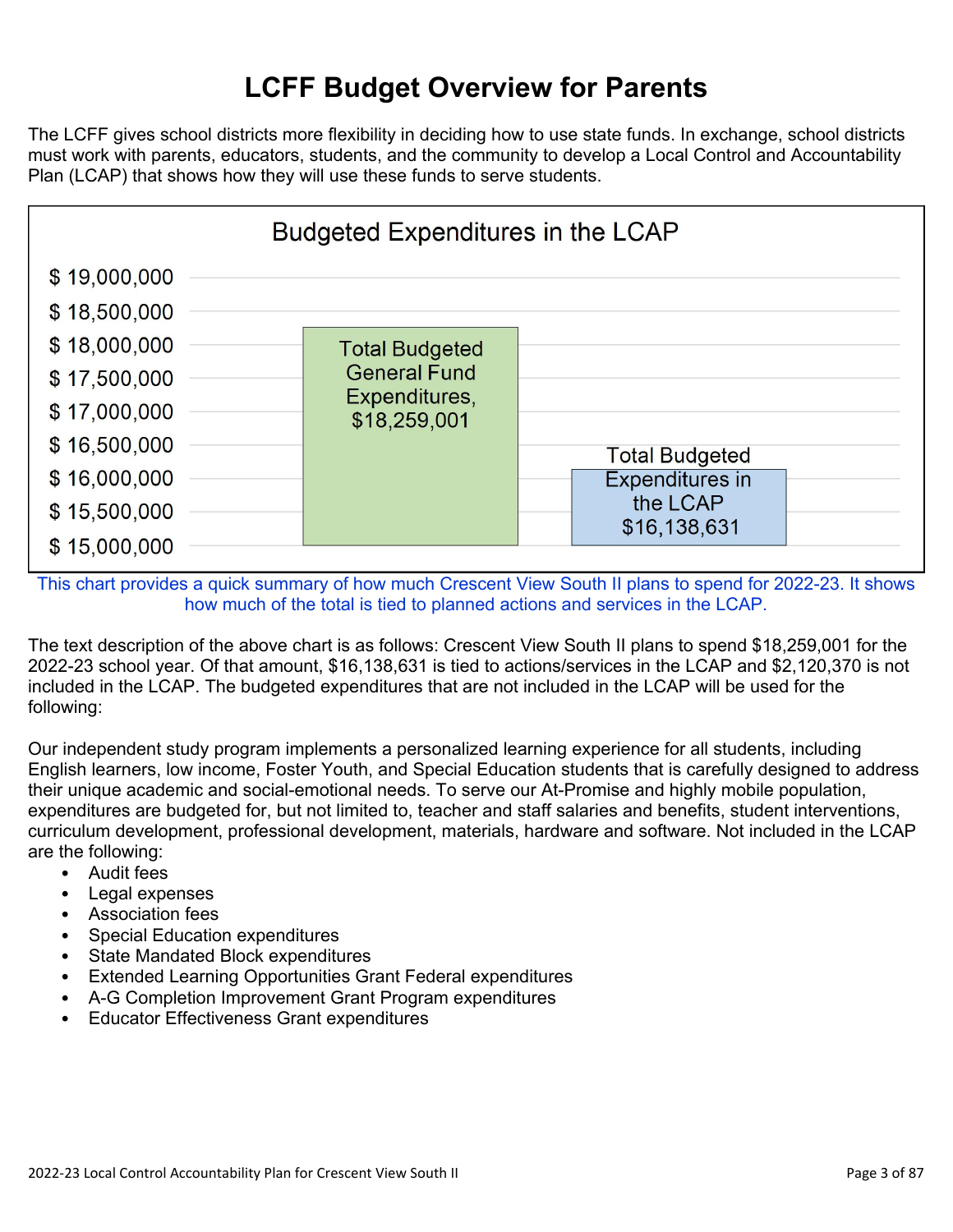#### **Increased or Improved Services for High Needs Students in the LCAP for the 2022-23 School Year**

In 2022-23, Crescent View South II is projecting it will receive \$4,556,075 based on the enrollment of foster youth, English learner, and low-income students. Crescent View South II must describe how it intends to increase or improve services for high needs students in the LCAP. Crescent View South II plans to spend \$4,556,075 towards meeting this requirement, as described in the LCAP.